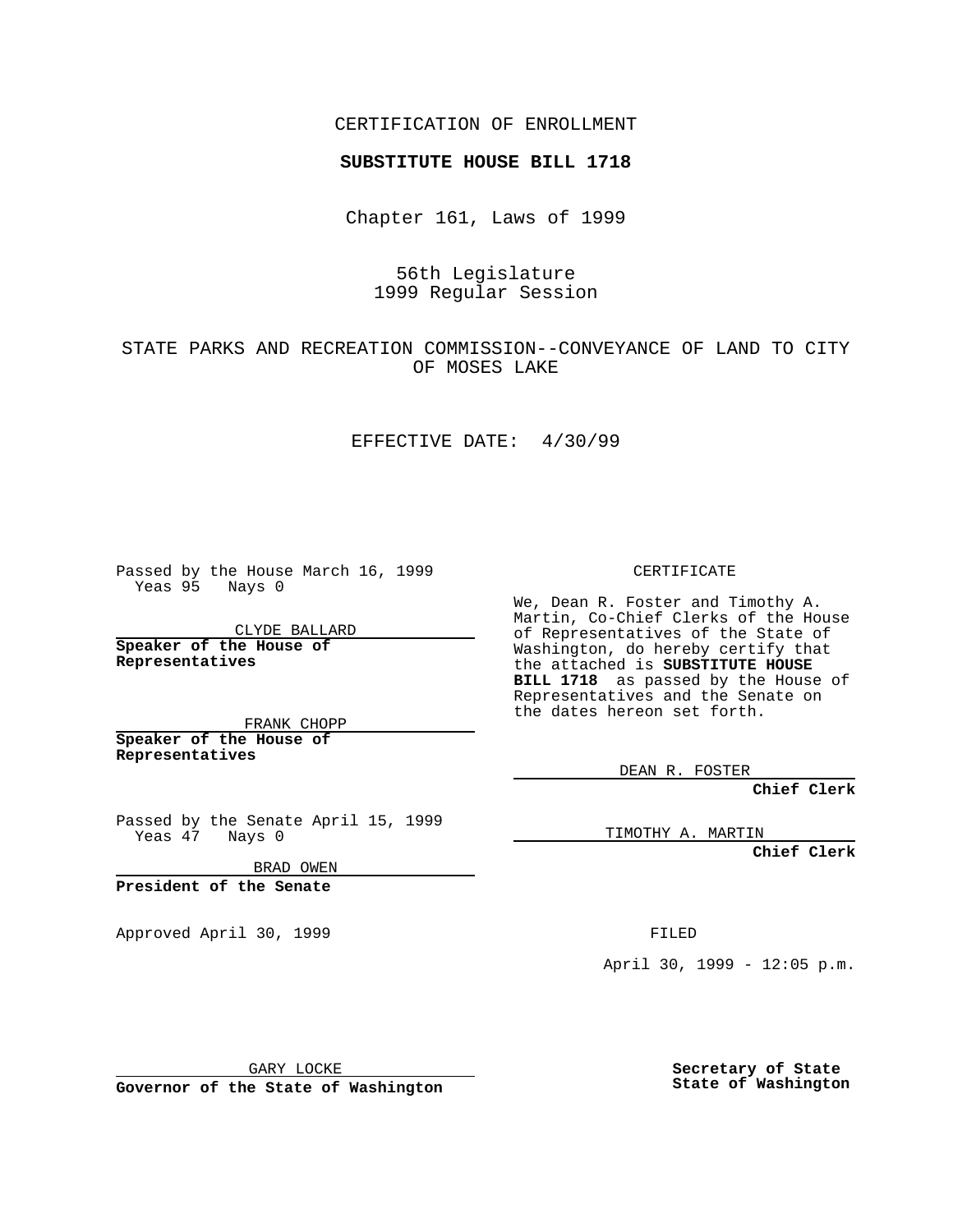## **SUBSTITUTE HOUSE BILL 1718** \_\_\_\_\_\_\_\_\_\_\_\_\_\_\_\_\_\_\_\_\_\_\_\_\_\_\_\_\_\_\_\_\_\_\_\_\_\_\_\_\_\_\_\_\_\_\_

\_\_\_\_\_\_\_\_\_\_\_\_\_\_\_\_\_\_\_\_\_\_\_\_\_\_\_\_\_\_\_\_\_\_\_\_\_\_\_\_\_\_\_\_\_\_\_

Passed Legislature - 1999 Regular Session

#### **State of Washington 56th Legislature 1999 Regular Session**

**By** House Committee on Natural Resources (originally sponsored by Representatives G. Chandler, Murray, Mitchell and Mulliken)

Read first time 02/24/1999.

 AN ACT Relating to the disposal of state parks and recreation commission land in Moses Lake, Washington; creating a new section; and declaring an emergency.

BE IT ENACTED BY THE LEGISLATURE OF THE STATE OF WASHINGTON:

 NEW SECTION. **Sec. 1.** Upon obtaining necessary waivers or other adequate legal assurances with respect to the removal or modification of any applicable deed restrictions or reversionary clauses, the state parks and recreation commission shall convey to the city of Moses Lake all property located within the city of Moses Lake that is currently developed for use as a state park, and additionally any land owned by the state parks and recreation commission that is adjacent to the land currently developed for use as a state park. The city of Moses Lake shall take all measures necessary to accept these lands into ownership. The city of Moses Lake shall maintain as a city park all conveyed land for public outdoor recreation purposes. The title, and any other documents necessary for the transfer of these lands, will include covenants ensuring that the city of Moses Lake will maintain all conveyed land as a city park. If the city of Moses Lake breaches these